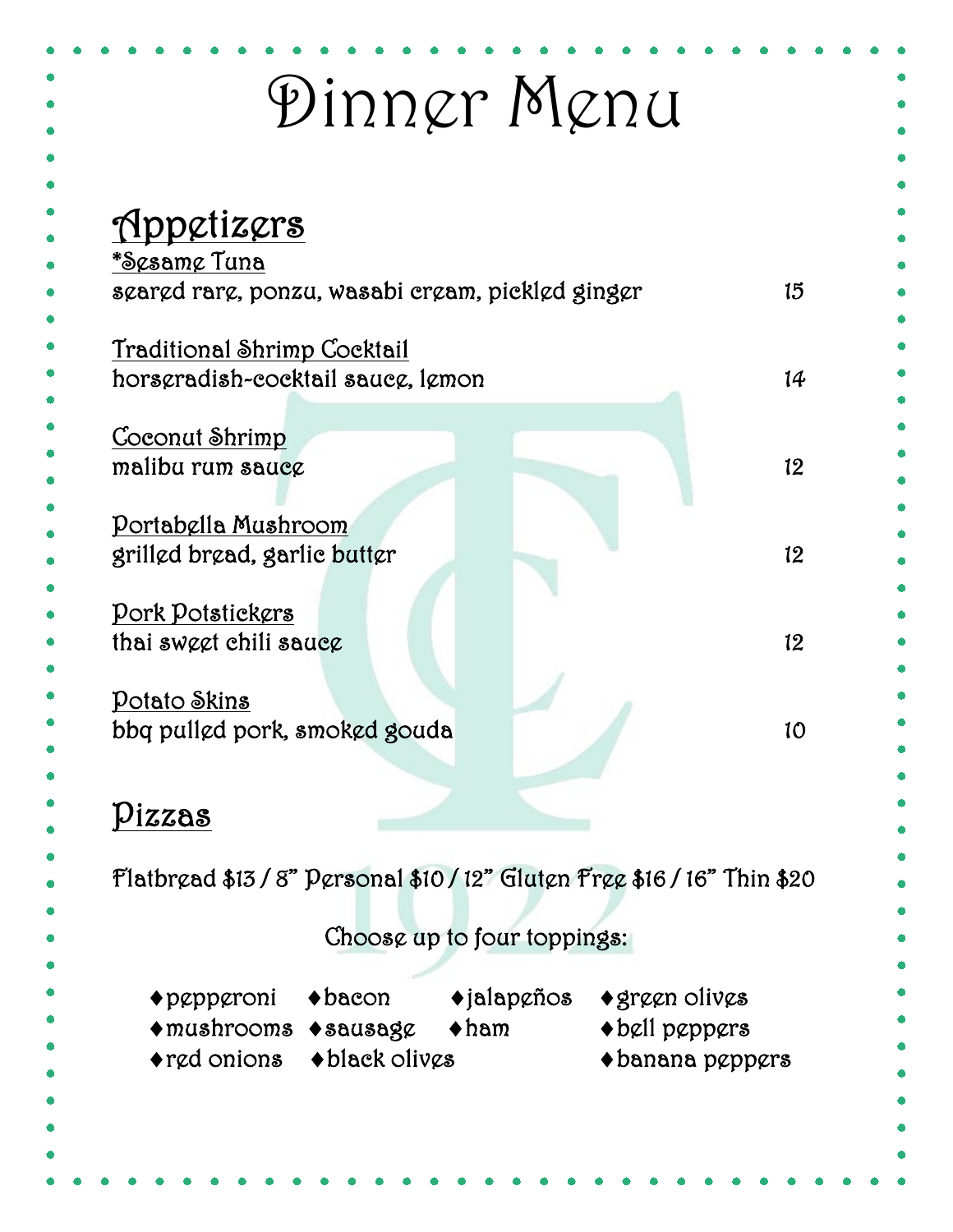| Soups & Salads<br>French Onion \$5 Cup / \$7 Bowl<br>Soup du Jour \$4 Cup / \$6 Bowl<br>House<br>5/8.5<br>mixed greens, eucumbers, carrots, baby tomatoes, red onion, croutons<br>Golfer's<br>mixed greens, mandarin oranges, dried cranberries, candied pecans, crumbled<br>7/12.5<br>blgu chggsg<br>TCC<br>chopped romaine, crab meat, slieed mushrooms, ranch dressing<br>Chef's<br>mixed greens, turkey, ham, bacon, cheddar, provolone, tomato, hard-boiled egg<br>Southwest Chicken<br>mixed greens, fried chicken, sweet corn, black beans, baby tomatoes,<br>bell peppers, cheddar cheese<br>Cacsar<br>7/12.5<br>chopped romaine, made-in-house croutons, parmesan, creamy caesar dressing<br><u>*St¢ak Salad</u><br>13/18<br>mixed greens, bleu cheese crumbles, red onion, grape tomatoes, sirloin steak<br><u> Caribbean Shrimp Salad</u><br>chilled jerk-seasoned shrimp, mixed greens, red onion, red bell pepper, pineapple,<br>mandarin oranges<br>11/17<br>Dressings<br>ranch, cilantro-limę, 1000 island, blęu chęgsę, italian, french, maplę vinaigręttę,<br>white balsamic vinaigrette, honey mustard, raspberry vinaigrette<br>Protein Additions<br>Grillgd Chickgn $-5$<br>*Grilled Salmon – 9<br>Grillgd Shrimp - 12 |                |        |
|--------------------------------------------------------------------------------------------------------------------------------------------------------------------------------------------------------------------------------------------------------------------------------------------------------------------------------------------------------------------------------------------------------------------------------------------------------------------------------------------------------------------------------------------------------------------------------------------------------------------------------------------------------------------------------------------------------------------------------------------------------------------------------------------------------------------------------------------------------------------------------------------------------------------------------------------------------------------------------------------------------------------------------------------------------------------------------------------------------------------------------------------------------------------------------------------------------------------------------------------|----------------|--------|
|                                                                                                                                                                                                                                                                                                                                                                                                                                                                                                                                                                                                                                                                                                                                                                                                                                                                                                                                                                                                                                                                                                                                                                                                                                            |                |        |
|                                                                                                                                                                                                                                                                                                                                                                                                                                                                                                                                                                                                                                                                                                                                                                                                                                                                                                                                                                                                                                                                                                                                                                                                                                            |                |        |
|                                                                                                                                                                                                                                                                                                                                                                                                                                                                                                                                                                                                                                                                                                                                                                                                                                                                                                                                                                                                                                                                                                                                                                                                                                            |                |        |
|                                                                                                                                                                                                                                                                                                                                                                                                                                                                                                                                                                                                                                                                                                                                                                                                                                                                                                                                                                                                                                                                                                                                                                                                                                            |                |        |
|                                                                                                                                                                                                                                                                                                                                                                                                                                                                                                                                                                                                                                                                                                                                                                                                                                                                                                                                                                                                                                                                                                                                                                                                                                            |                |        |
|                                                                                                                                                                                                                                                                                                                                                                                                                                                                                                                                                                                                                                                                                                                                                                                                                                                                                                                                                                                                                                                                                                                                                                                                                                            |                |        |
|                                                                                                                                                                                                                                                                                                                                                                                                                                                                                                                                                                                                                                                                                                                                                                                                                                                                                                                                                                                                                                                                                                                                                                                                                                            |                |        |
|                                                                                                                                                                                                                                                                                                                                                                                                                                                                                                                                                                                                                                                                                                                                                                                                                                                                                                                                                                                                                                                                                                                                                                                                                                            |                |        |
|                                                                                                                                                                                                                                                                                                                                                                                                                                                                                                                                                                                                                                                                                                                                                                                                                                                                                                                                                                                                                                                                                                                                                                                                                                            |                |        |
|                                                                                                                                                                                                                                                                                                                                                                                                                                                                                                                                                                                                                                                                                                                                                                                                                                                                                                                                                                                                                                                                                                                                                                                                                                            |                |        |
|                                                                                                                                                                                                                                                                                                                                                                                                                                                                                                                                                                                                                                                                                                                                                                                                                                                                                                                                                                                                                                                                                                                                                                                                                                            |                |        |
|                                                                                                                                                                                                                                                                                                                                                                                                                                                                                                                                                                                                                                                                                                                                                                                                                                                                                                                                                                                                                                                                                                                                                                                                                                            |                | 7/12.5 |
|                                                                                                                                                                                                                                                                                                                                                                                                                                                                                                                                                                                                                                                                                                                                                                                                                                                                                                                                                                                                                                                                                                                                                                                                                                            |                |        |
|                                                                                                                                                                                                                                                                                                                                                                                                                                                                                                                                                                                                                                                                                                                                                                                                                                                                                                                                                                                                                                                                                                                                                                                                                                            |                | 7/12.5 |
|                                                                                                                                                                                                                                                                                                                                                                                                                                                                                                                                                                                                                                                                                                                                                                                                                                                                                                                                                                                                                                                                                                                                                                                                                                            |                |        |
|                                                                                                                                                                                                                                                                                                                                                                                                                                                                                                                                                                                                                                                                                                                                                                                                                                                                                                                                                                                                                                                                                                                                                                                                                                            |                |        |
|                                                                                                                                                                                                                                                                                                                                                                                                                                                                                                                                                                                                                                                                                                                                                                                                                                                                                                                                                                                                                                                                                                                                                                                                                                            |                | 7/12.5 |
|                                                                                                                                                                                                                                                                                                                                                                                                                                                                                                                                                                                                                                                                                                                                                                                                                                                                                                                                                                                                                                                                                                                                                                                                                                            |                |        |
|                                                                                                                                                                                                                                                                                                                                                                                                                                                                                                                                                                                                                                                                                                                                                                                                                                                                                                                                                                                                                                                                                                                                                                                                                                            |                |        |
|                                                                                                                                                                                                                                                                                                                                                                                                                                                                                                                                                                                                                                                                                                                                                                                                                                                                                                                                                                                                                                                                                                                                                                                                                                            |                |        |
|                                                                                                                                                                                                                                                                                                                                                                                                                                                                                                                                                                                                                                                                                                                                                                                                                                                                                                                                                                                                                                                                                                                                                                                                                                            |                |        |
|                                                                                                                                                                                                                                                                                                                                                                                                                                                                                                                                                                                                                                                                                                                                                                                                                                                                                                                                                                                                                                                                                                                                                                                                                                            |                |        |
|                                                                                                                                                                                                                                                                                                                                                                                                                                                                                                                                                                                                                                                                                                                                                                                                                                                                                                                                                                                                                                                                                                                                                                                                                                            |                |        |
|                                                                                                                                                                                                                                                                                                                                                                                                                                                                                                                                                                                                                                                                                                                                                                                                                                                                                                                                                                                                                                                                                                                                                                                                                                            |                |        |
|                                                                                                                                                                                                                                                                                                                                                                                                                                                                                                                                                                                                                                                                                                                                                                                                                                                                                                                                                                                                                                                                                                                                                                                                                                            |                |        |
|                                                                                                                                                                                                                                                                                                                                                                                                                                                                                                                                                                                                                                                                                                                                                                                                                                                                                                                                                                                                                                                                                                                                                                                                                                            |                |        |
|                                                                                                                                                                                                                                                                                                                                                                                                                                                                                                                                                                                                                                                                                                                                                                                                                                                                                                                                                                                                                                                                                                                                                                                                                                            |                |        |
|                                                                                                                                                                                                                                                                                                                                                                                                                                                                                                                                                                                                                                                                                                                                                                                                                                                                                                                                                                                                                                                                                                                                                                                                                                            |                |        |
|                                                                                                                                                                                                                                                                                                                                                                                                                                                                                                                                                                                                                                                                                                                                                                                                                                                                                                                                                                                                                                                                                                                                                                                                                                            |                |        |
|                                                                                                                                                                                                                                                                                                                                                                                                                                                                                                                                                                                                                                                                                                                                                                                                                                                                                                                                                                                                                                                                                                                                                                                                                                            |                |        |
|                                                                                                                                                                                                                                                                                                                                                                                                                                                                                                                                                                                                                                                                                                                                                                                                                                                                                                                                                                                                                                                                                                                                                                                                                                            |                |        |
|                                                                                                                                                                                                                                                                                                                                                                                                                                                                                                                                                                                                                                                                                                                                                                                                                                                                                                                                                                                                                                                                                                                                                                                                                                            |                |        |
|                                                                                                                                                                                                                                                                                                                                                                                                                                                                                                                                                                                                                                                                                                                                                                                                                                                                                                                                                                                                                                                                                                                                                                                                                                            | *Ahi Tuna – 10 |        |
| *Sirloin Steak – 11                                                                                                                                                                                                                                                                                                                                                                                                                                                                                                                                                                                                                                                                                                                                                                                                                                                                                                                                                                                                                                                                                                                                                                                                                        |                |        |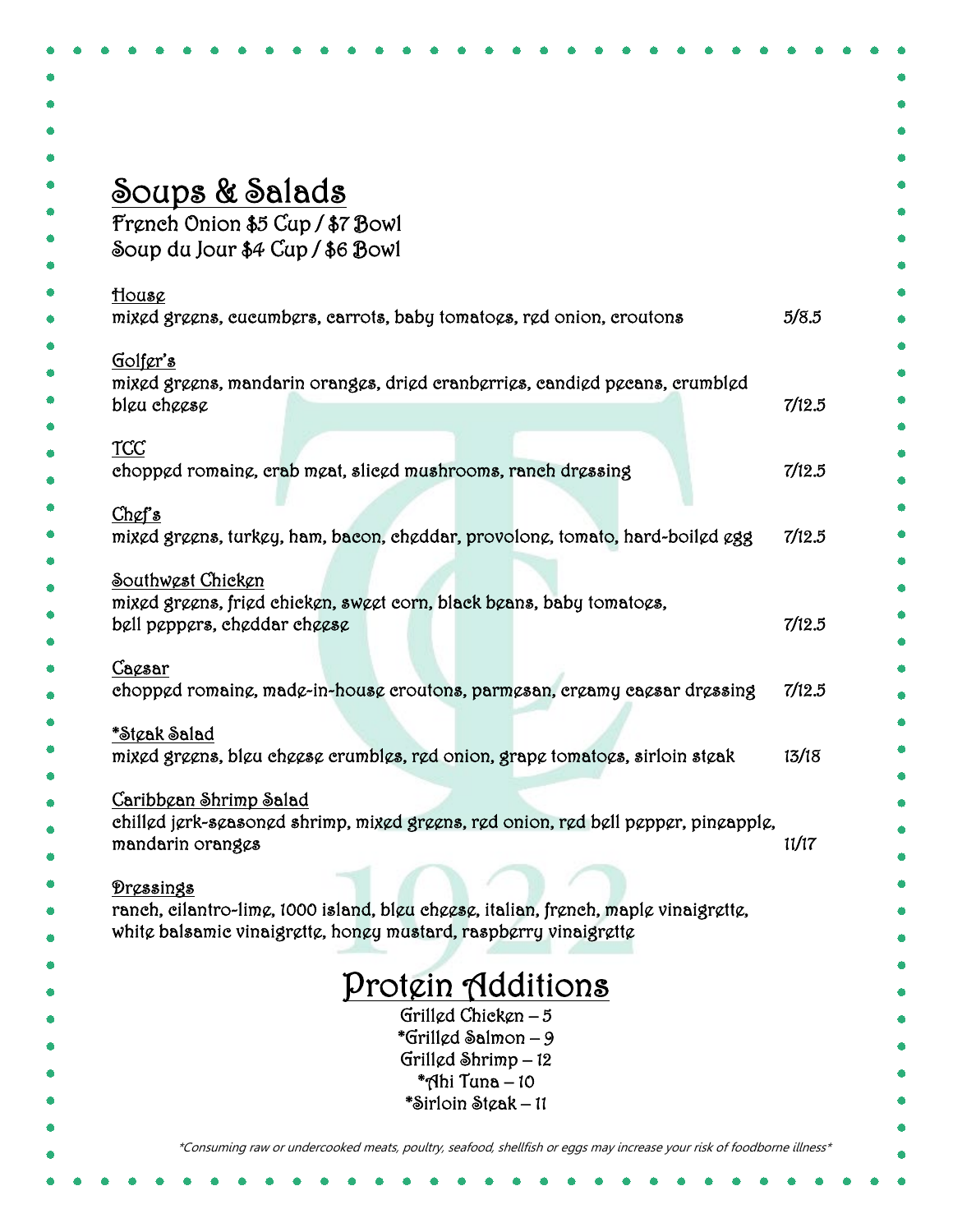|                                                                                            | <u> Sandwiches, Wraps, Lighter Fare</u><br>sandwiches & wraps served with choice of side |  |  |
|--------------------------------------------------------------------------------------------|------------------------------------------------------------------------------------------|--|--|
| <u>Coconut Shrimp Wrap</u>                                                                 |                                                                                          |  |  |
| lettuce, red onion, red bell pepper, pineapple, mandarin oranges, cilantro-lime dressing   |                                                                                          |  |  |
|                                                                                            | 16                                                                                       |  |  |
| Over-Loaded Baked Potato<br>broccoli, bacon, cheddar, butter, sour cream                   |                                                                                          |  |  |
|                                                                                            | 9                                                                                        |  |  |
| Chicken Wings                                                                              |                                                                                          |  |  |
| 1 lb. bong-in or bonglgss wings with choicg of buffalo, bbq, or swegt chili; ranch or blgu |                                                                                          |  |  |
| cheese dressing and celery                                                                 | 16                                                                                       |  |  |
| <u>Santa Fe Egg Rolls</u>                                                                  |                                                                                          |  |  |
| cilantro lime dipping sauce                                                                | 10                                                                                       |  |  |
|                                                                                            |                                                                                          |  |  |
| <u>*TCC Burger</u>                                                                         |                                                                                          |  |  |
| angus reserve burger, bacon, choice of cheese, brioche bun                                 | 16                                                                                       |  |  |
| Cagsar Wrap                                                                                |                                                                                          |  |  |
| romaing, red onion, red bell pepper, parmesan, caesar dressing                             | 12 <sup>°</sup>                                                                          |  |  |
| chicken or steak*                                                                          | 14/16                                                                                    |  |  |
|                                                                                            |                                                                                          |  |  |
| <u>Troy Tenderloin</u><br>panko brgadgd pork cutlgt, briochg bun                           | 16                                                                                       |  |  |
|                                                                                            |                                                                                          |  |  |
| Chicken Tenders                                                                            |                                                                                          |  |  |
| 5-piece tenders, choice of sauce, choice of side                                           | 14.5                                                                                     |  |  |
|                                                                                            |                                                                                          |  |  |
| Buffalo Frigd Chicken Sandwich<br>swiss, bleu cheese crumbles, mayo                        | 15                                                                                       |  |  |
|                                                                                            |                                                                                          |  |  |
| Chicken or Tuna Salad Croissant                                                            |                                                                                          |  |  |
| fresh fruit, half or whole sandwich                                                        | 8/14                                                                                     |  |  |
| Sidcs                                                                                      |                                                                                          |  |  |
|                                                                                            |                                                                                          |  |  |
| tatgr tots                                                                                 |                                                                                          |  |  |
| pan roasted brussels sprouts<br>broccoli with parmesan                                     |                                                                                          |  |  |
| onion rings<br>green beans                                                                 | sweet potato fries                                                                       |  |  |
| potato chips<br>asparagus                                                                  |                                                                                          |  |  |
| sgasongd frigs<br>fruit cup                                                                |                                                                                          |  |  |
| loadgd bakgd potato                                                                        | hashbrown cassgrolg                                                                      |  |  |